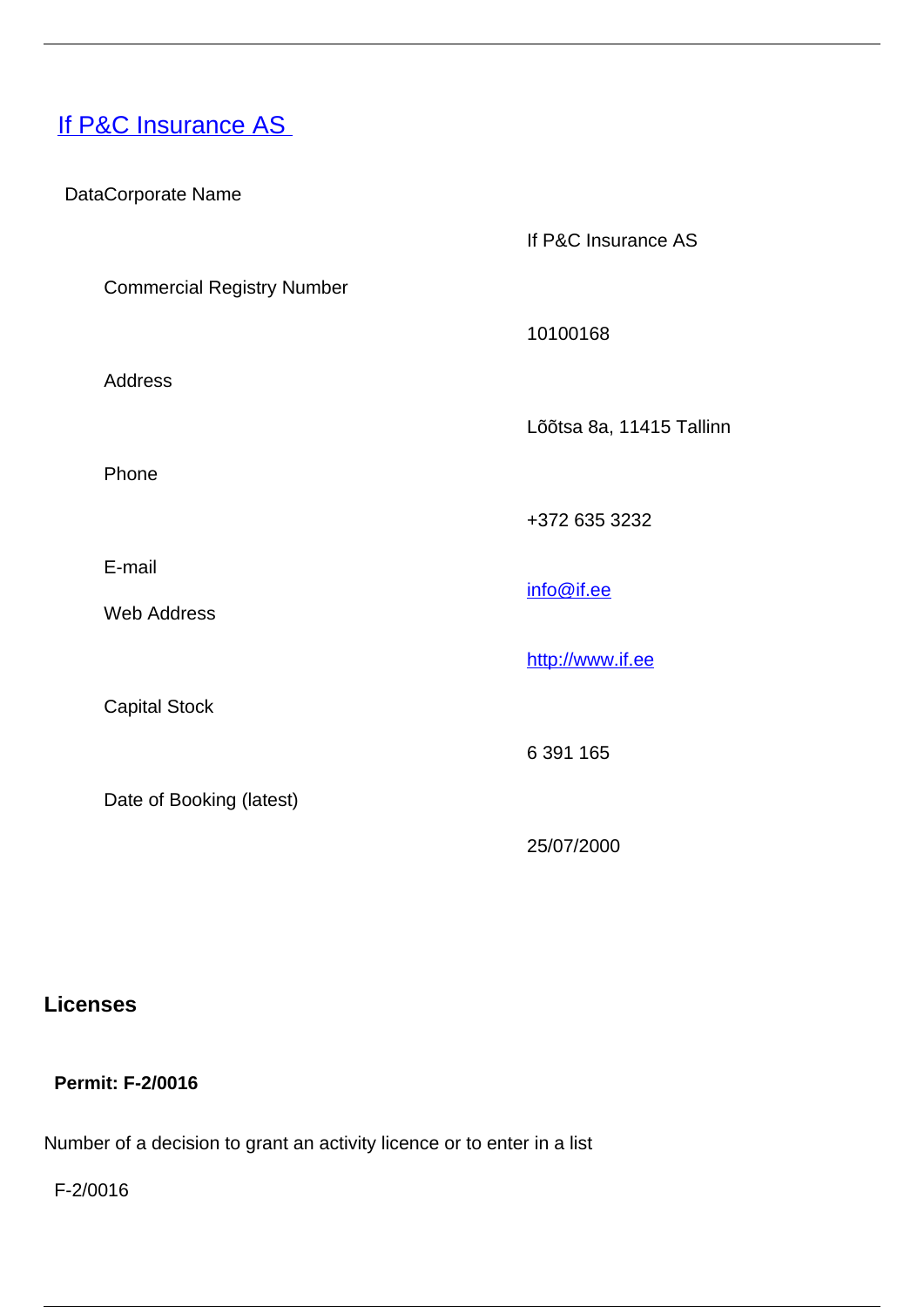Date of a decision to grant an activity licence or to enter in a list

22/01/2003

Service specified by license

Reinsurance of non-life Insurance (KindlTS §14 p1)

Accident ( Directive 73/239/EEC Annex A.1. )

Land vehicles ( Directive 73/239/EEC Annex A.3. )

Railway rolling stock ( Directive 73/239/EEC Annex A.4. )

Ships ( Directive 73/239/EEC Annex A.6. )

Goods in transit ( Directive 73/239/EEC Annex A.7. )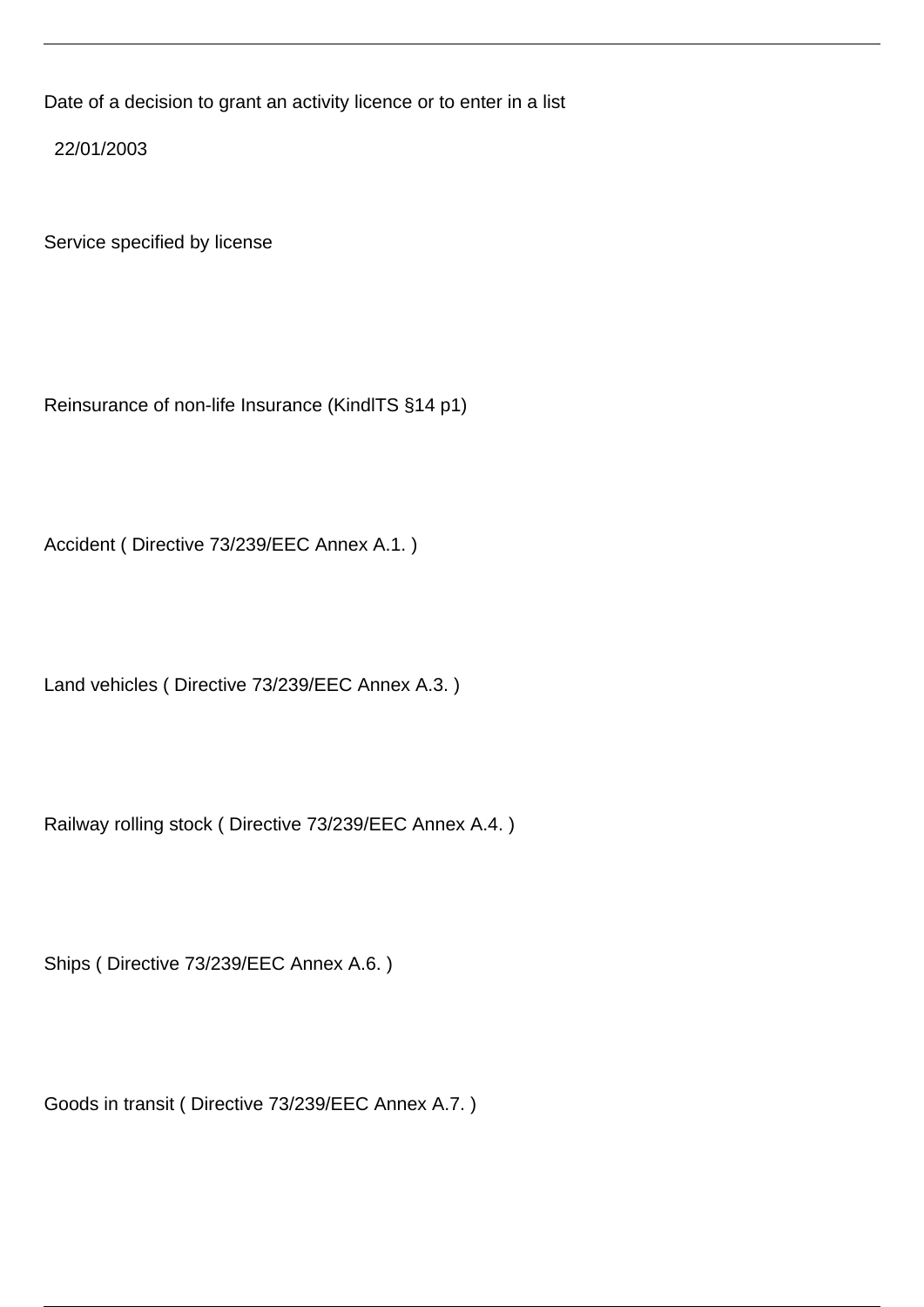Fire and natural forces ( Directive 73/239/EEC Annex A.8. )

Other damage to property ( Directive 73/239/EEC Annex A.9. )

Motor vehicle liability ( Directive 73/239/EEC Annex A.10. )

Liability for ships ( Directive 73/239/EEC Annex A.12. )

General liability ( Directive 73/239/EEC Annex A.13. )

Suretyship ( Directive 73/239/EEC Annex A.15. )

Miscellaneous financial loss ( Directive 73/239/EEC Annex A.16. )

Credit ( Directive 73/239/EEC Annex A.14. )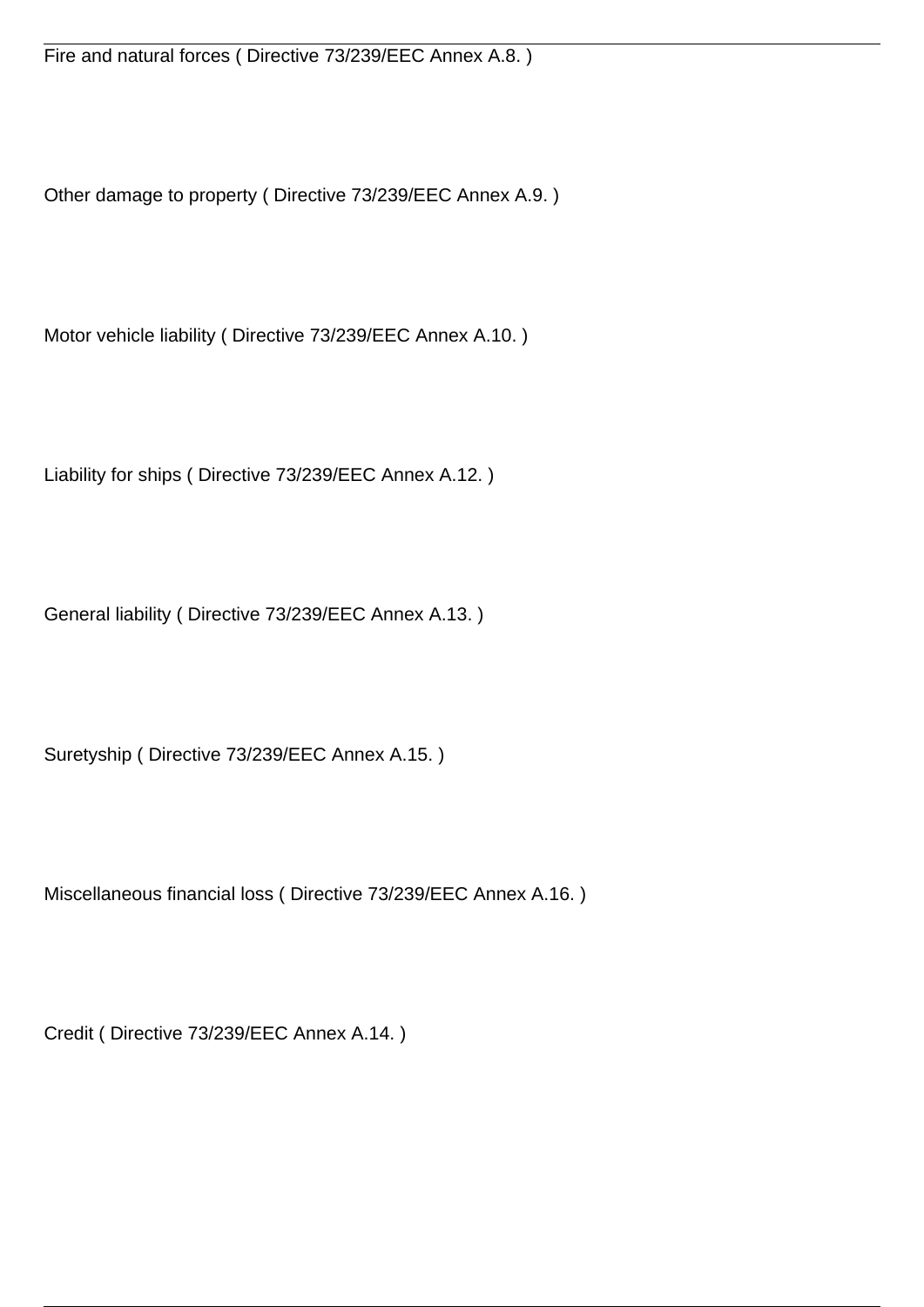#### **Permit: F14-2/1475**

Number of a decision to grant an activity licence or to enter in a list

F14-2/1475

Date of a decision to grant an activity licence or to enter in a list

11/08/2004

Service specified by license

Sickness ( Directive 73/239/EEC Annex A.2. )

Legal expenses ( Directive 73/239/EEC Annex A.17. )

**StakeholdersName** 

IF SKADEFÖRSÄKRING HOLDING AB

Participation in Percentage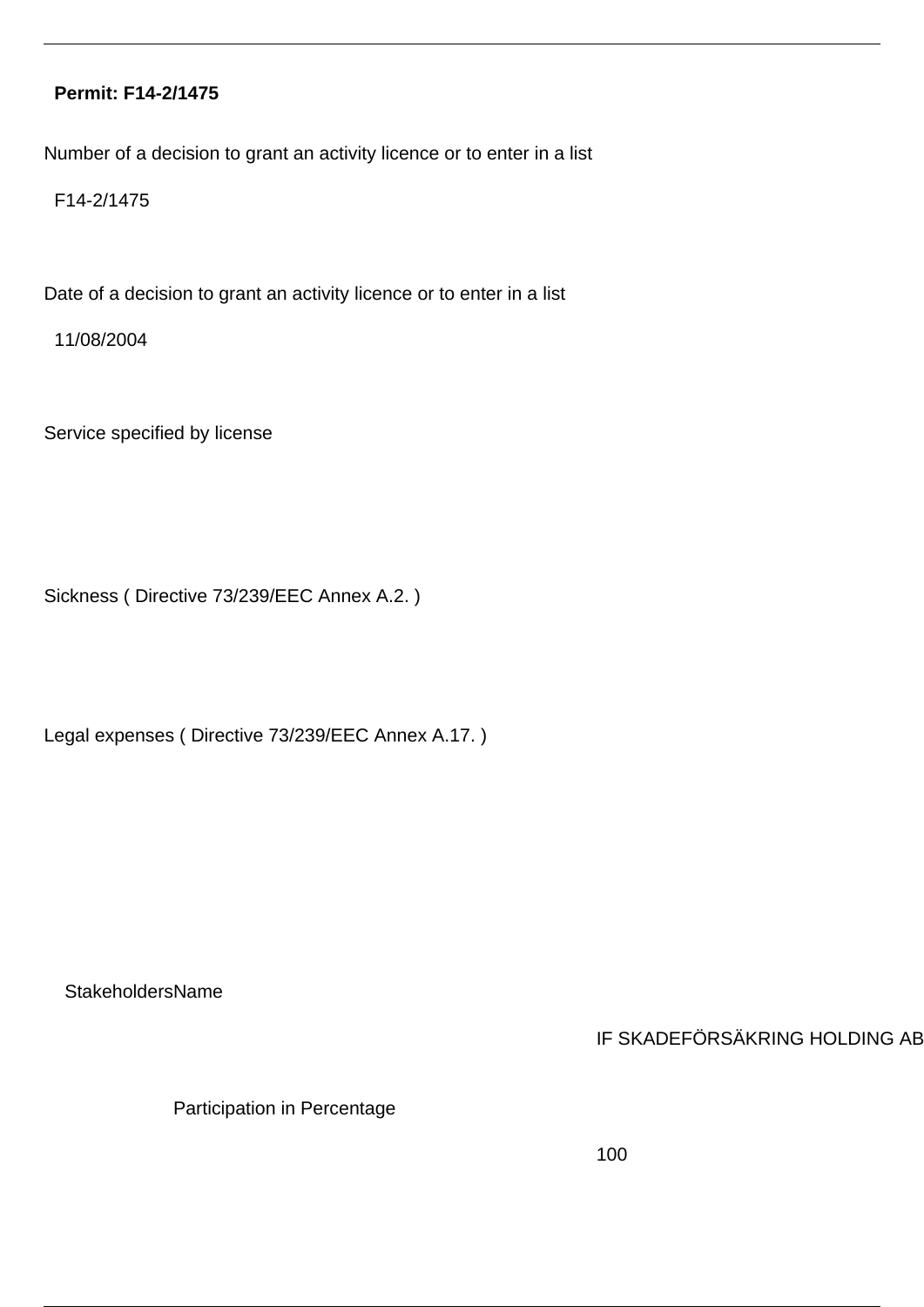# **List of cross-border services provided**

**List of cross-border services provided**

The date of receiving the right to provide cross-border services

19/12/2007

The number of the ruling granting the right to provide cross-border services

121

The date of the ruling granting the right to provide cross-border services

19/12/2007

List of services

fire and natural forces insurance

Romania, Bulgaria

other damage to property

Romania, Bulgaria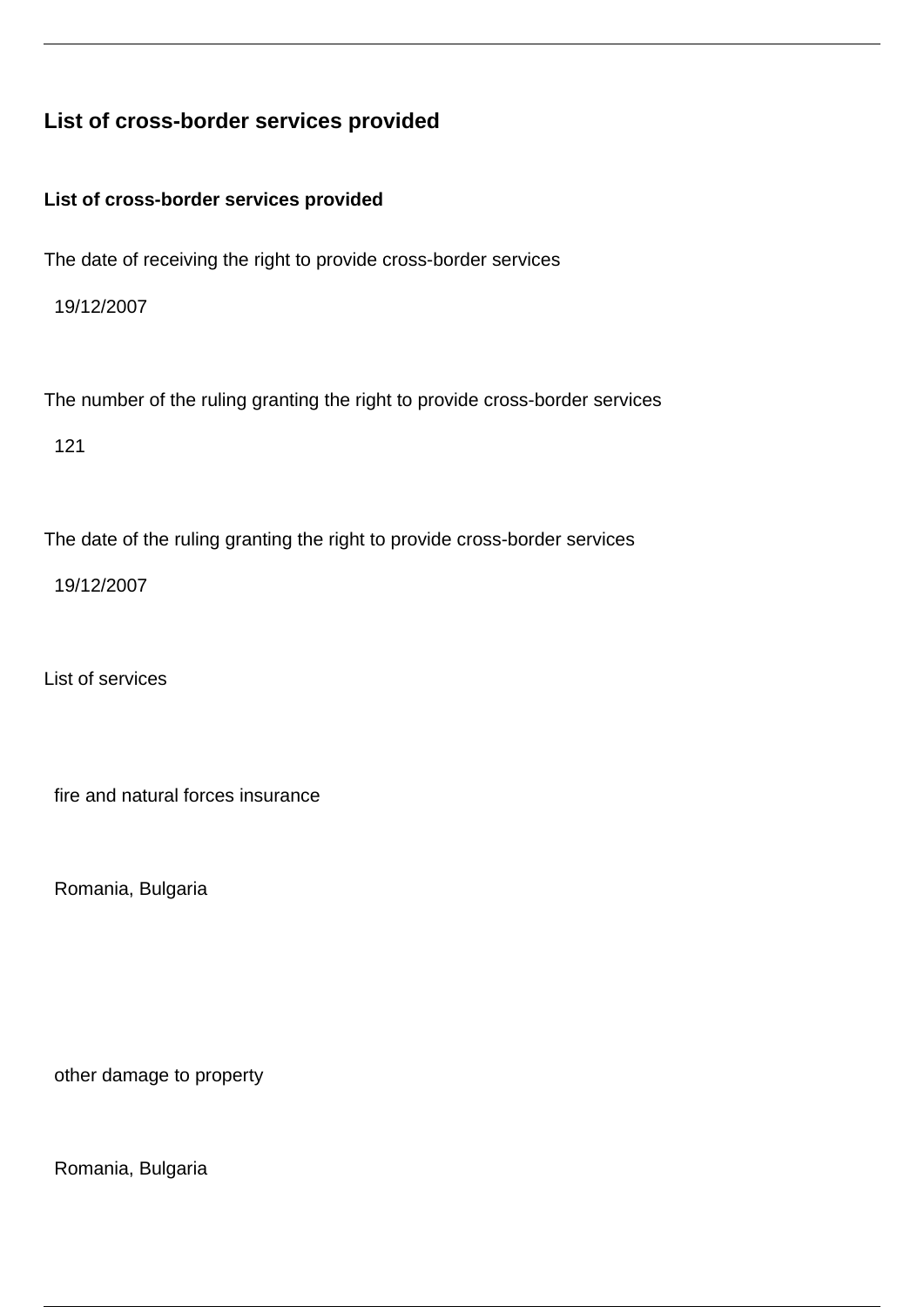land vehicles insurance

Sweden

#### **List of cross-border services provided**

The date of receiving the right to provide cross-border services

26/01/2005

The number of the ruling granting the right to provide cross-border services

7

The date of the ruling granting the right to provide cross-border services

26/01/2005

List of services

accidents insurance

All EU countries (except Denmark); Iceland, Liechtenstein; Norway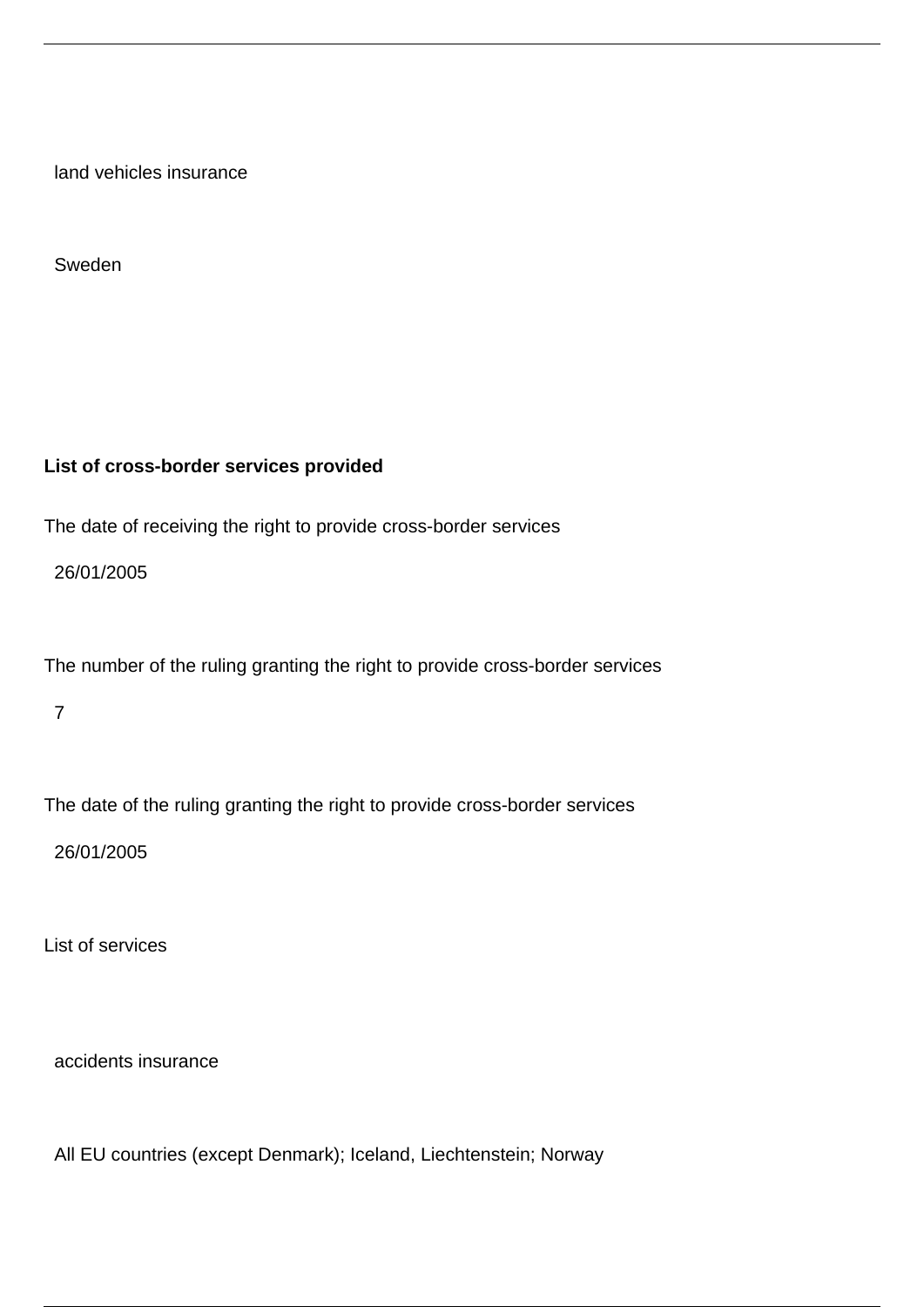land vehicles insurance

Finland, Poland

fire and natural forces insurance

All EU countries (except Denmark); Norway

other damage to property

All EU countries (except Denmark); Norway

ships insurance

Finland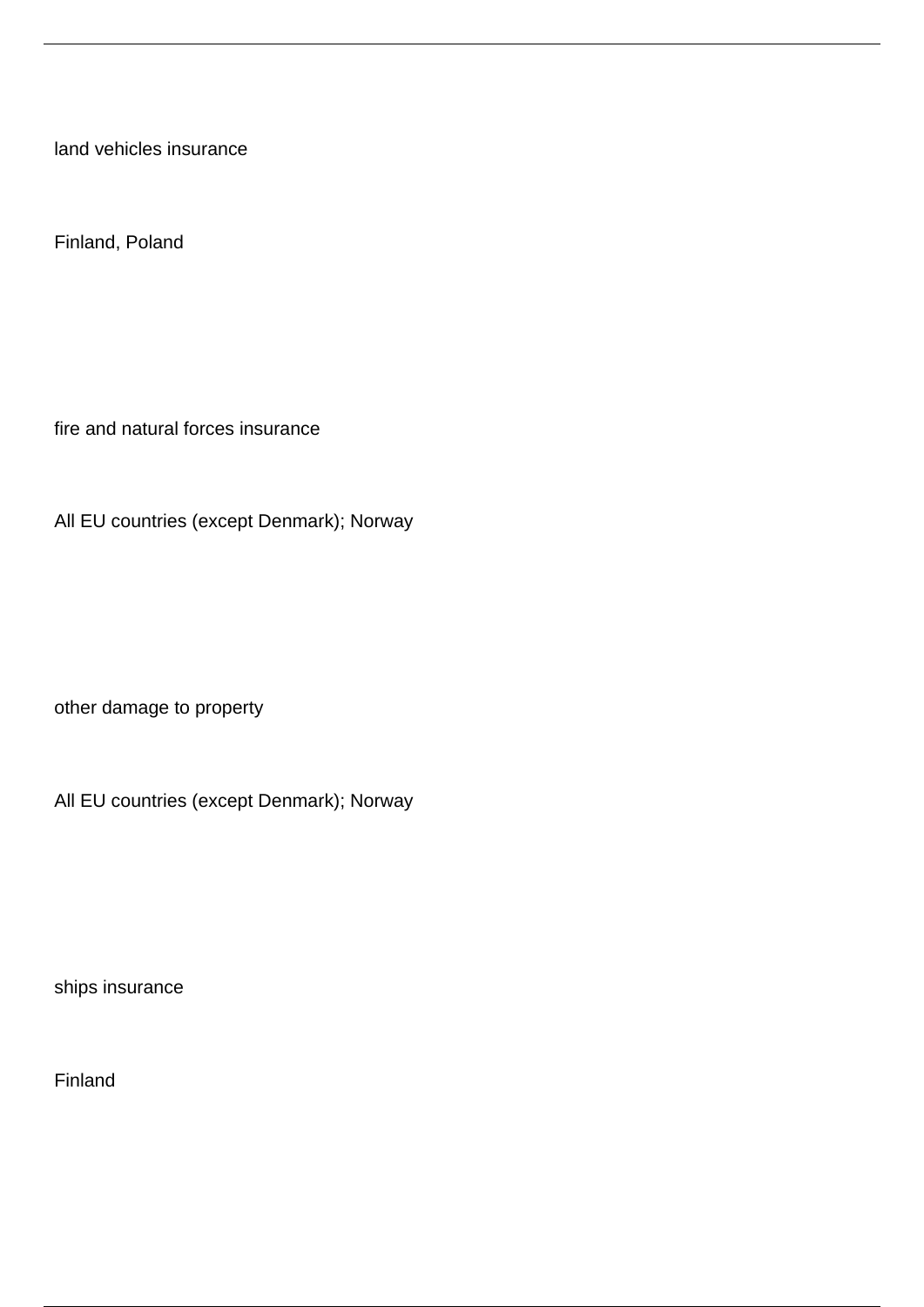sickness insurance

All EU countries (except Denmark); Iceland, Liechtenstein; Norway

#### **List of cross-border services provided**

The date of receiving the right to provide cross-border services

24/05/2016

The number of the ruling granting the right to provide cross-border services

4.8-2.3/2139-1

List of services

reinsurance of non-life insurance

Rootsi

#### **List of cross-border services provided**

The date of receiving the right to provide cross-border services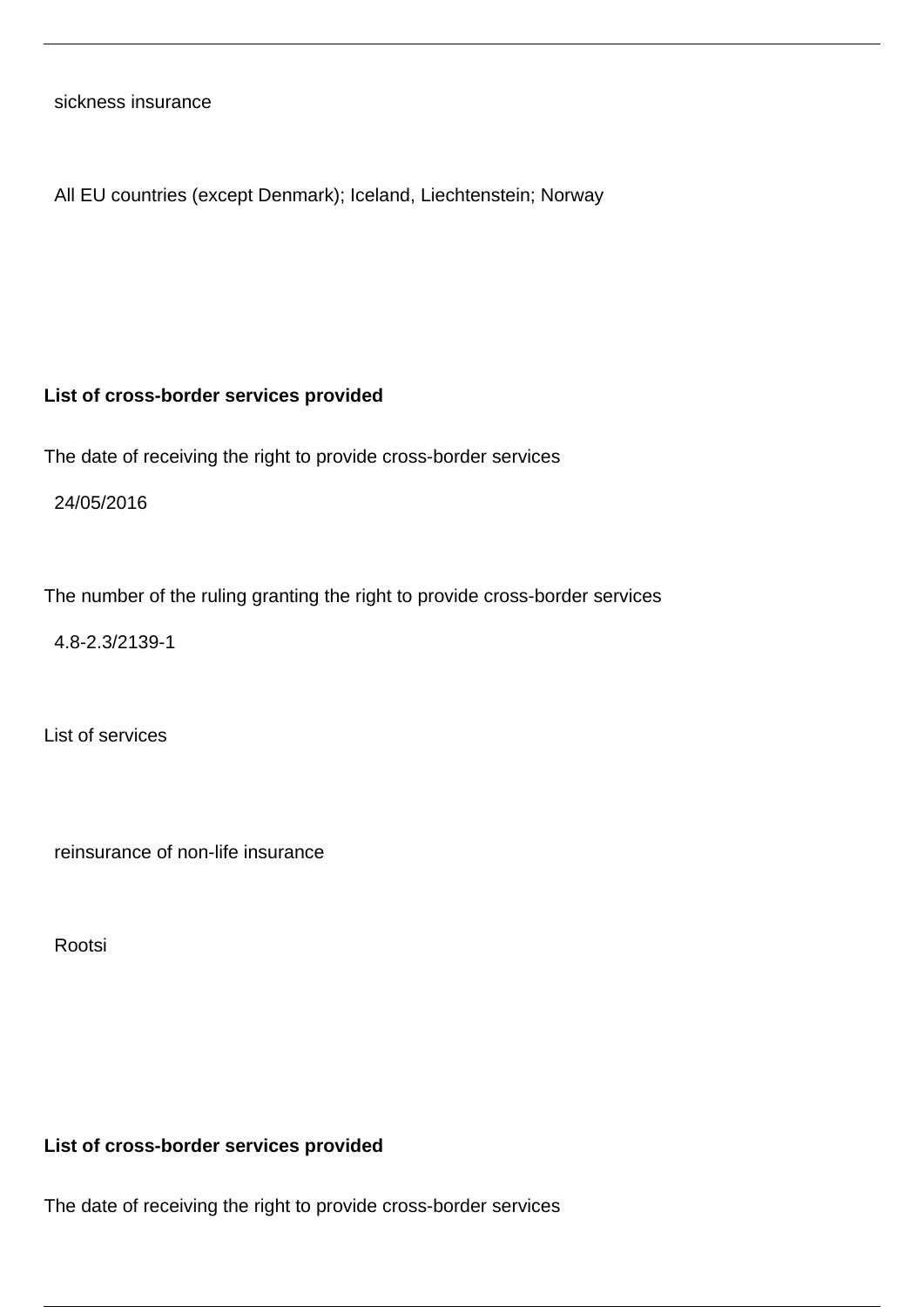19/08/2019

The number of the ruling granting the right to provide cross-border services

4.1-1/123

List of services

Land vehicles

Czech Republic

**Branches**

**If P&C Insurance AS Latvijas filiâle**

**Country** 

Läti

Corporate Name

If P&C Insurance AS Latvijas filiâle

Address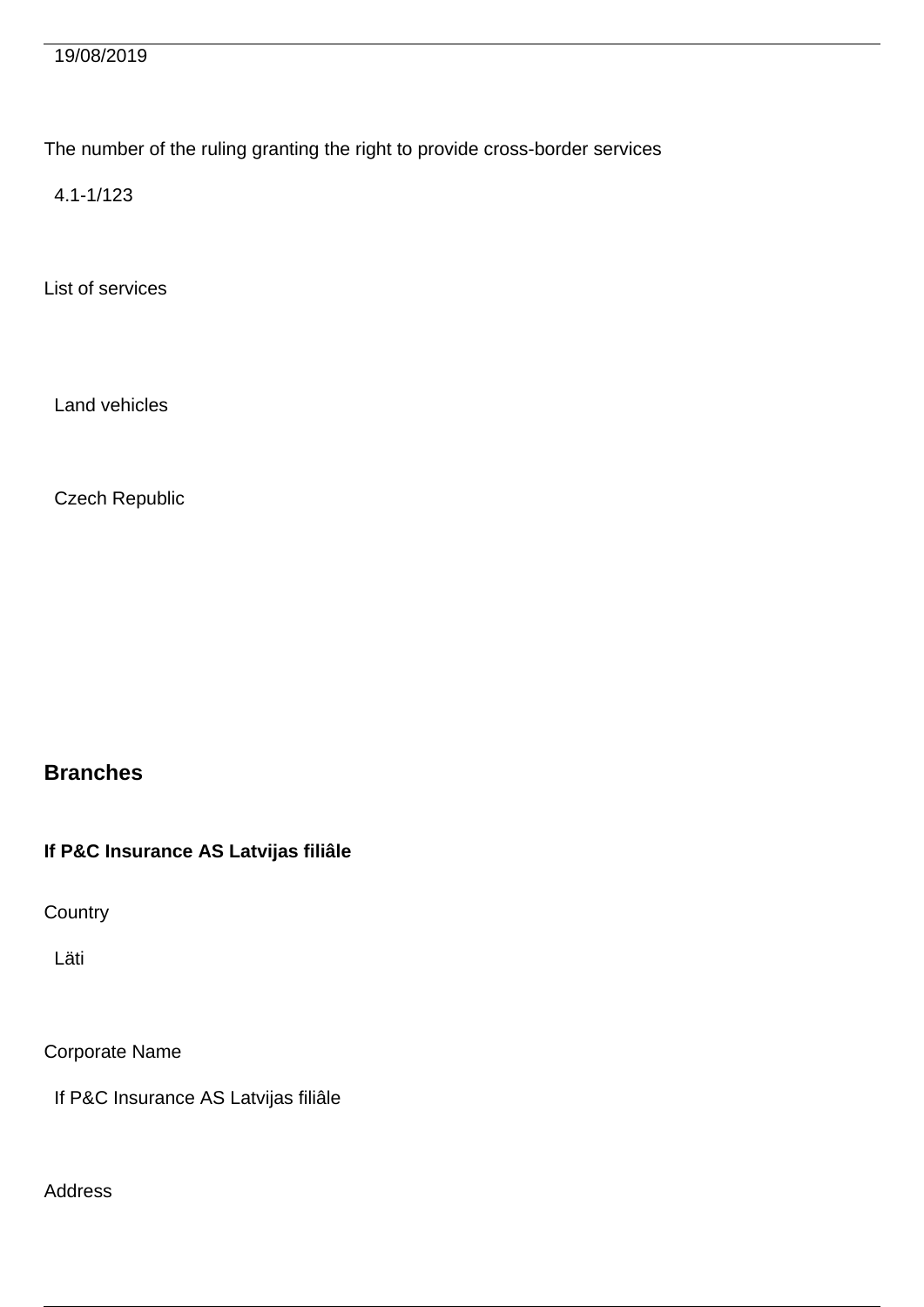Phone

+371 67094777

Fax

+371 67094701

Web Address

<http://www.if.lv>

**Licences** 

109

02/10/2008

List of services provided by a branch

Accident ( Directive 73/239/EEC Annex A.1. )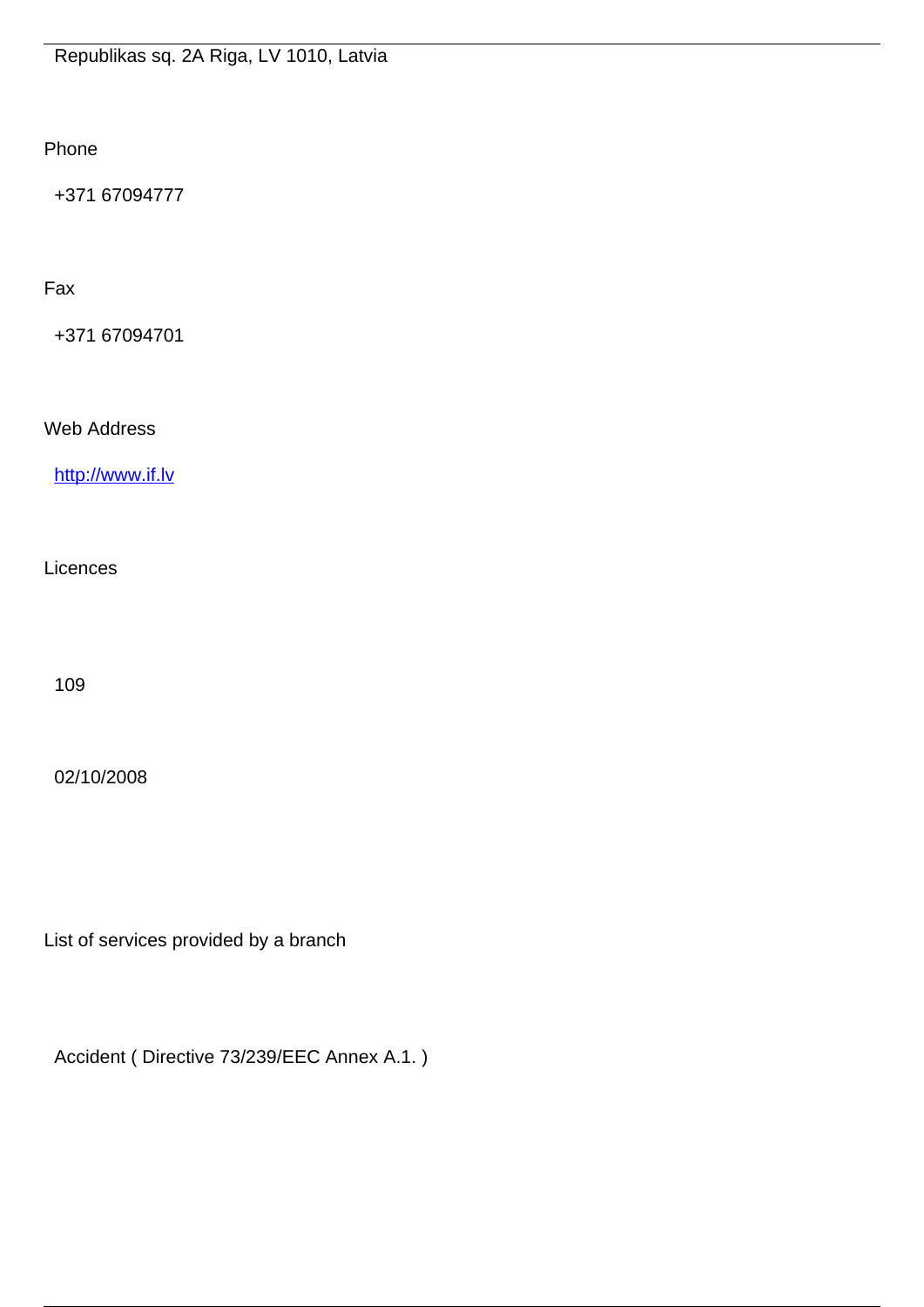Sickness ( Directive 73/239/EEC Annex A.2. )

Land vehicles ( Directive 73/239/EEC Annex A.3. )

Ships ( Directive 73/239/EEC Annex A.6. )

Goods in transit ( Directive 73/239/EEC Annex A.7. )

Fire and natural forces ( Directive 73/239/EEC Annex A.8. )

Other damage to property ( Directive 73/239/EEC Annex A.9. )

Motor vehicle liability ( Directive 73/239/EEC Annex A.10. )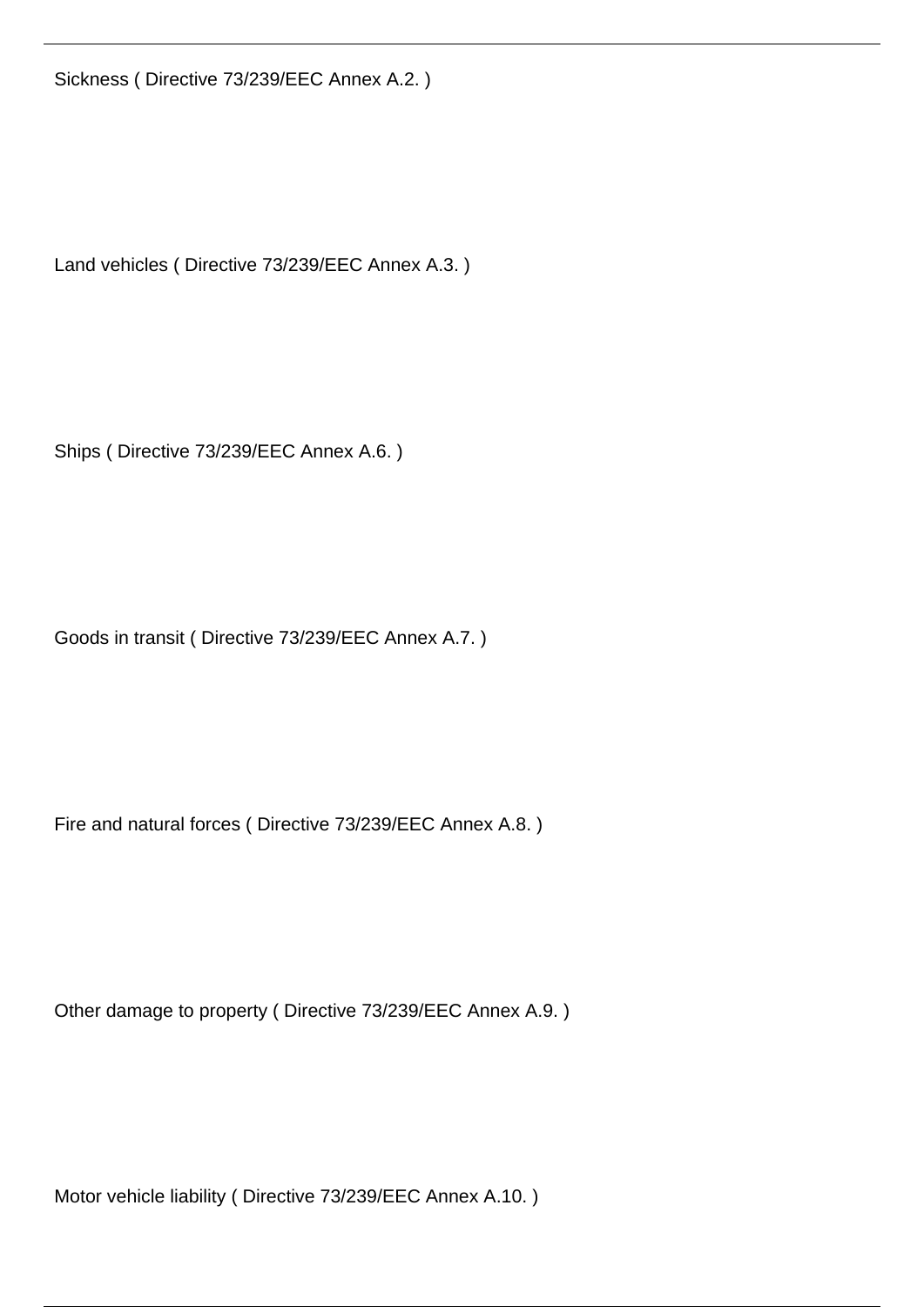Liability for ships ( Directive 73/239/EEC Annex A.12. )

General liability ( Directive 73/239/EEC Annex A.13. )

Miscellaneous financial loss ( Directive 73/239/EEC Annex A.16. )

Assistance ( Directive 73/239/EEC Annex A.18. )

### **If P&C Insurance AS filialas**

**Country** 

Leedu

Corporate Name

If P&C Insurance AS filialas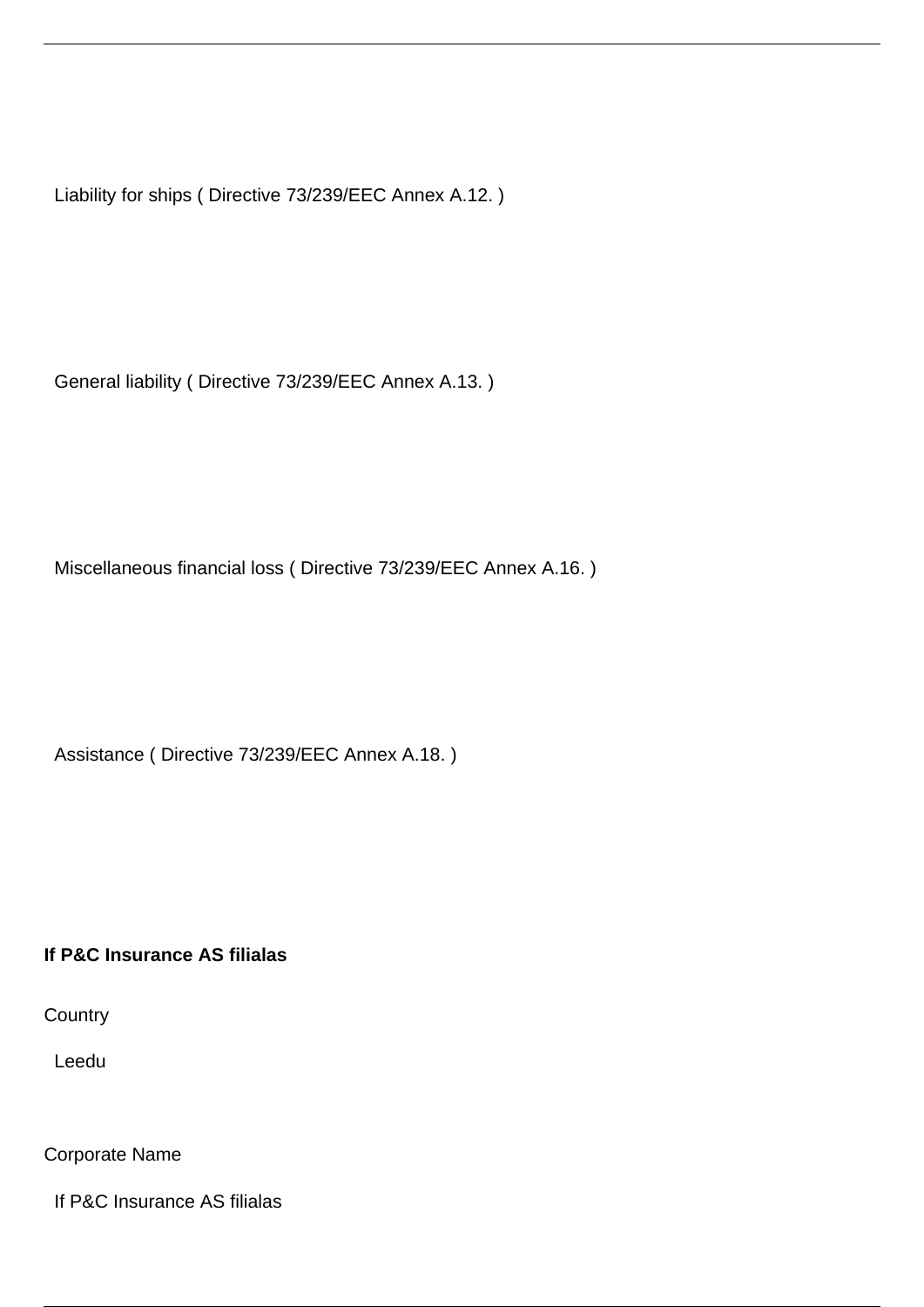# Address

T. Narbuto g. 5, LT-08105 Vilnius

Phone

+370 5 210 98 00

#### Fax

+370 5 210 98 17

Web Address

<http://www.if.lt>

**Licences** 

109

02/10/2008

List of services provided by a branch

Accident ( Directive 73/239/EEC Annex A.1. )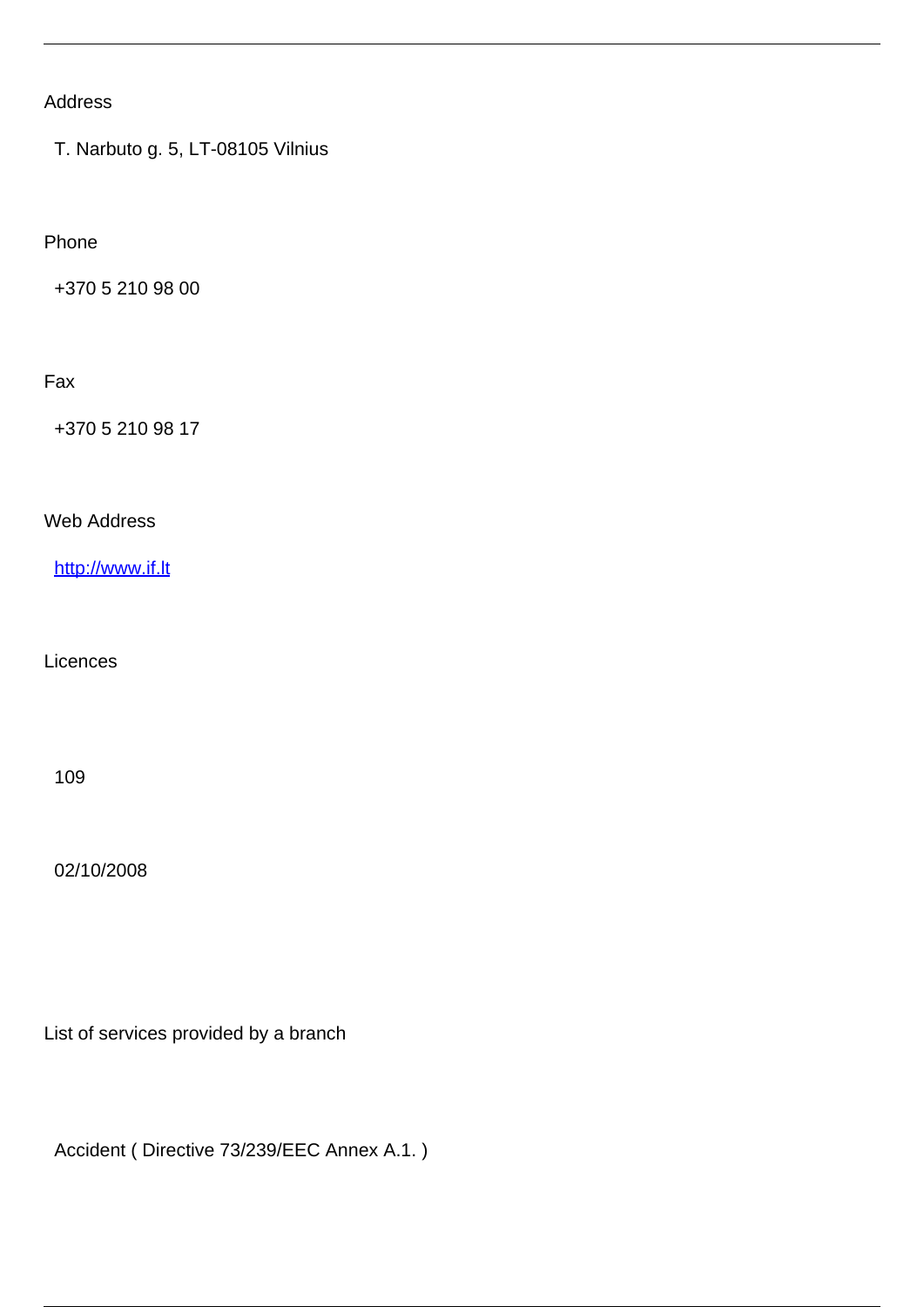Sickness ( Directive 73/239/EEC Annex A.2. )

Land vehicles ( Directive 73/239/EEC Annex A.3. )

Ships ( Directive 73/239/EEC Annex A.6. )

Fire and natural forces ( Directive 73/239/EEC Annex A.8. )

Other damage to property ( Directive 73/239/EEC Annex A.9. )

Motor vehicle liability ( Directive 73/239/EEC Annex A.10. )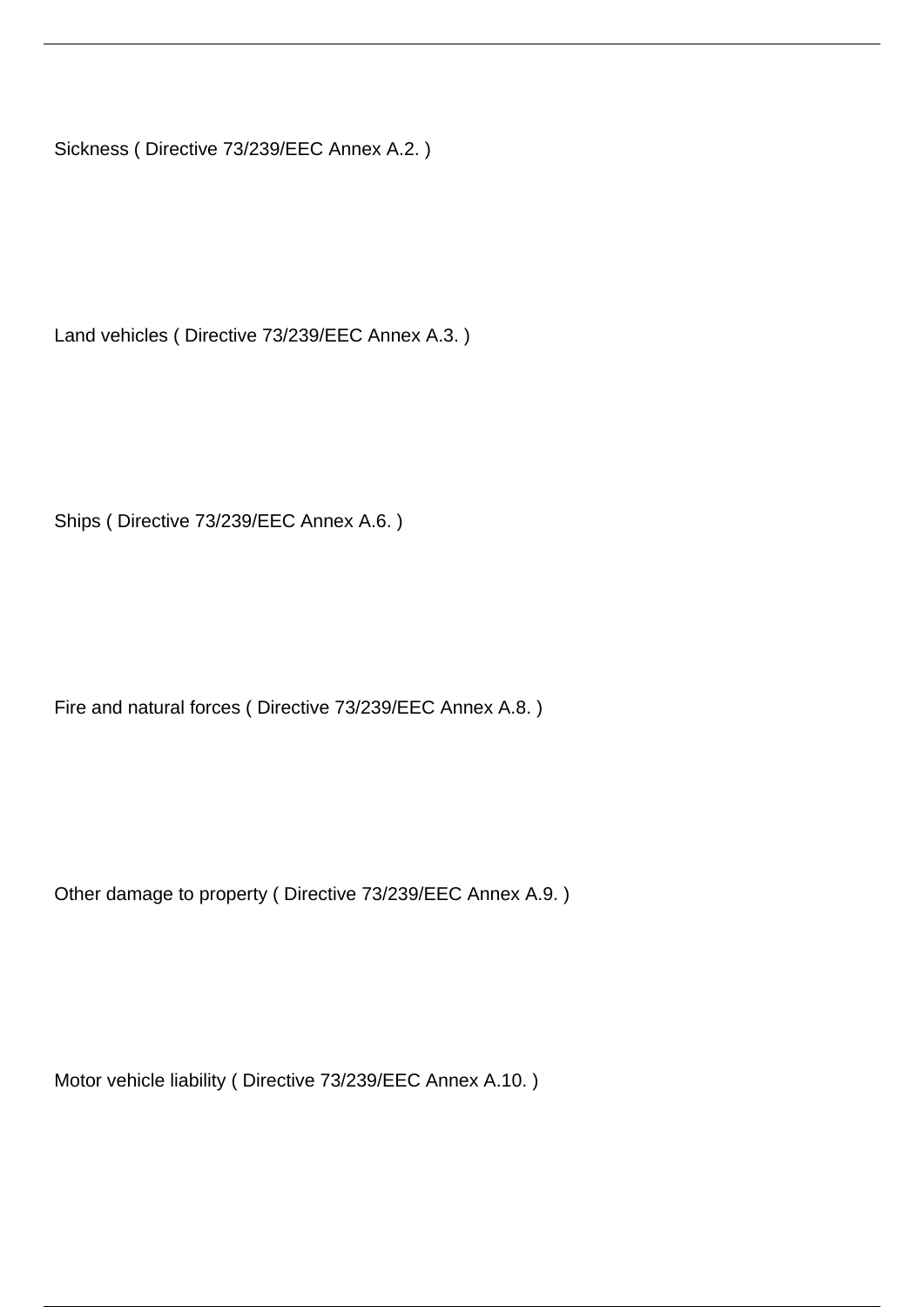General liability ( Directive 73/239/EEC Annex A.13. )

Miscellaneous financial loss ( Directive 73/239/EEC Annex A.16. )

Railway rolling stock ( Directive 73/239/EEC Annex A.4. )

Goods in transit ( Directive 73/239/EEC Annex A.7. )

Liability for ships ( Directive 73/239/EEC Annex A.12. )

Suretyship ( Directive 73/239/EEC Annex A.15. )